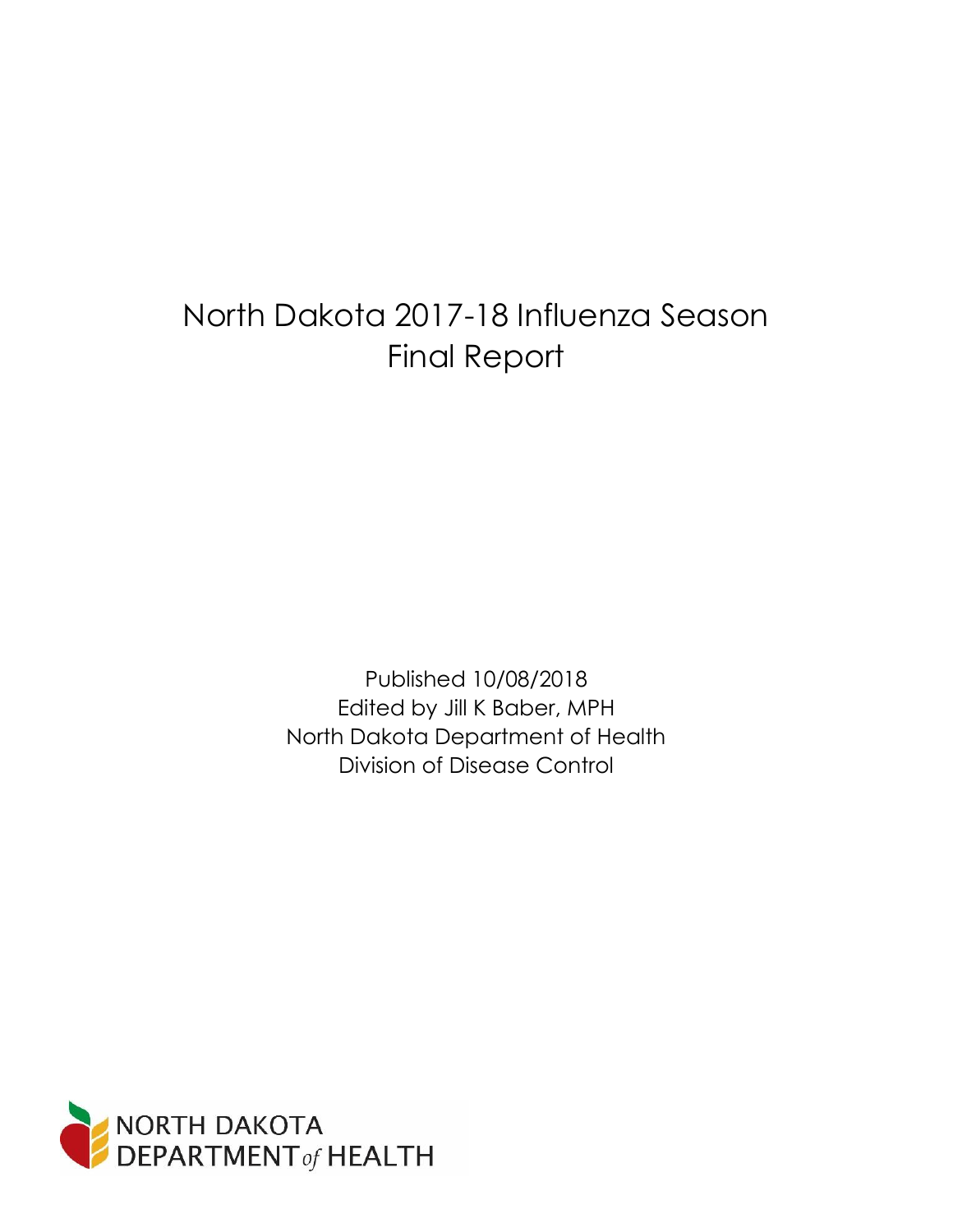This page intentionally left blank.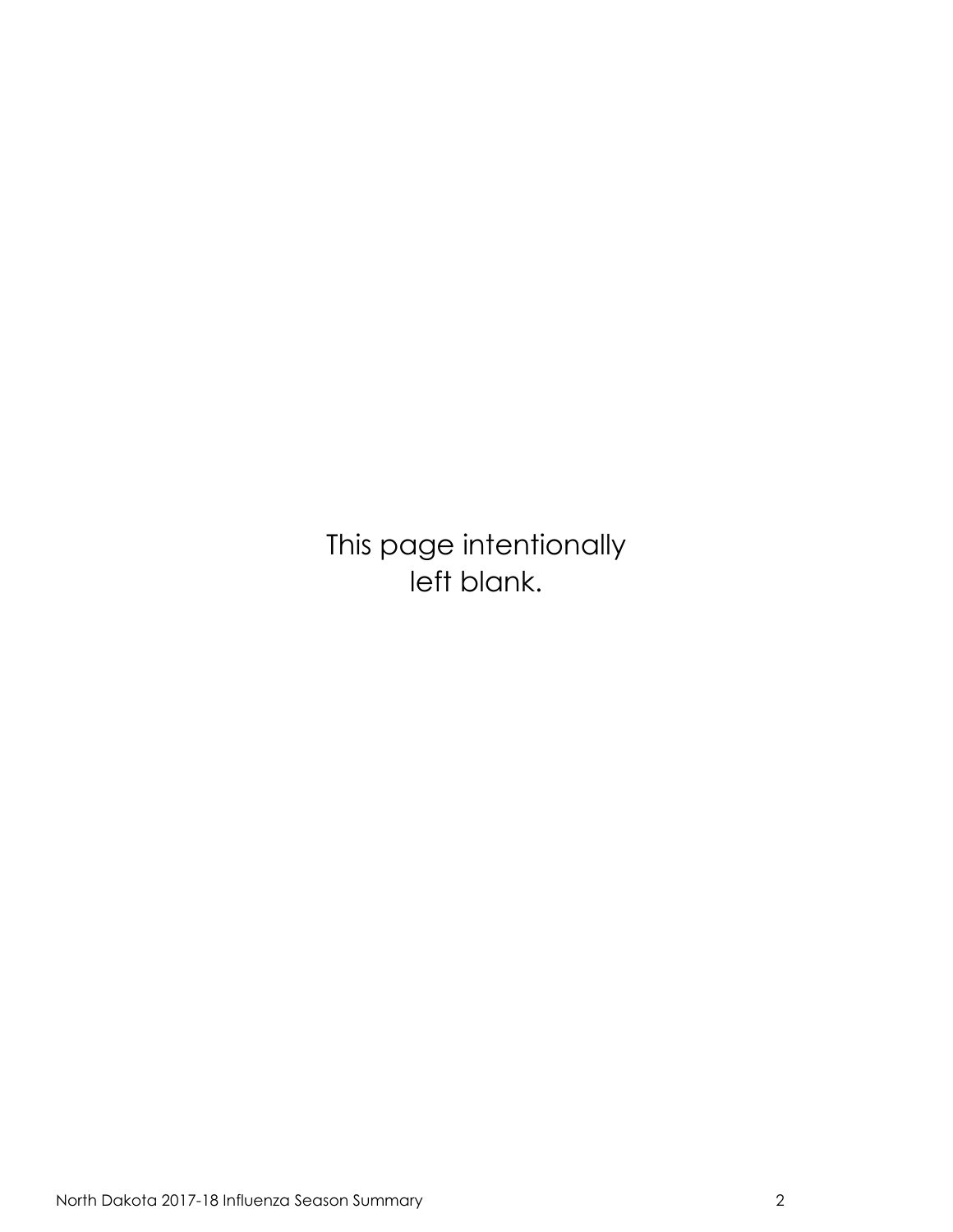### **Summary**

The North Dakota Department of Health (NDDoH) received reports of 8,530 cases of laboratory-identified influenza, the largest seasonal case count on record. This statistic captures cases that are identified with a laboratory test. Cases diagnosed based on symptomology or contact with another known case are not reported. Additionally, not all people with influenza will seek the care of a medical professional. Therefore, the true seasonal burden of influenza is higher than presented in this report.

The predominant strain this season was the influenza A H3N2. This strain also predominated last season. According to the Centers for Disease Control and Prevention, the 2017-18 season was one of the most severe seasons on records, and the most severe since the 2009 pandemic.

As usual, the influenza A 2009 H1N1 pandemic strain circulated as well, in much lower numbers. As did both influenza B lineages, with B Yamagata making up a large majority of the influenza B cases.



Number of Reported Laboratory-Identified Influenza Cases by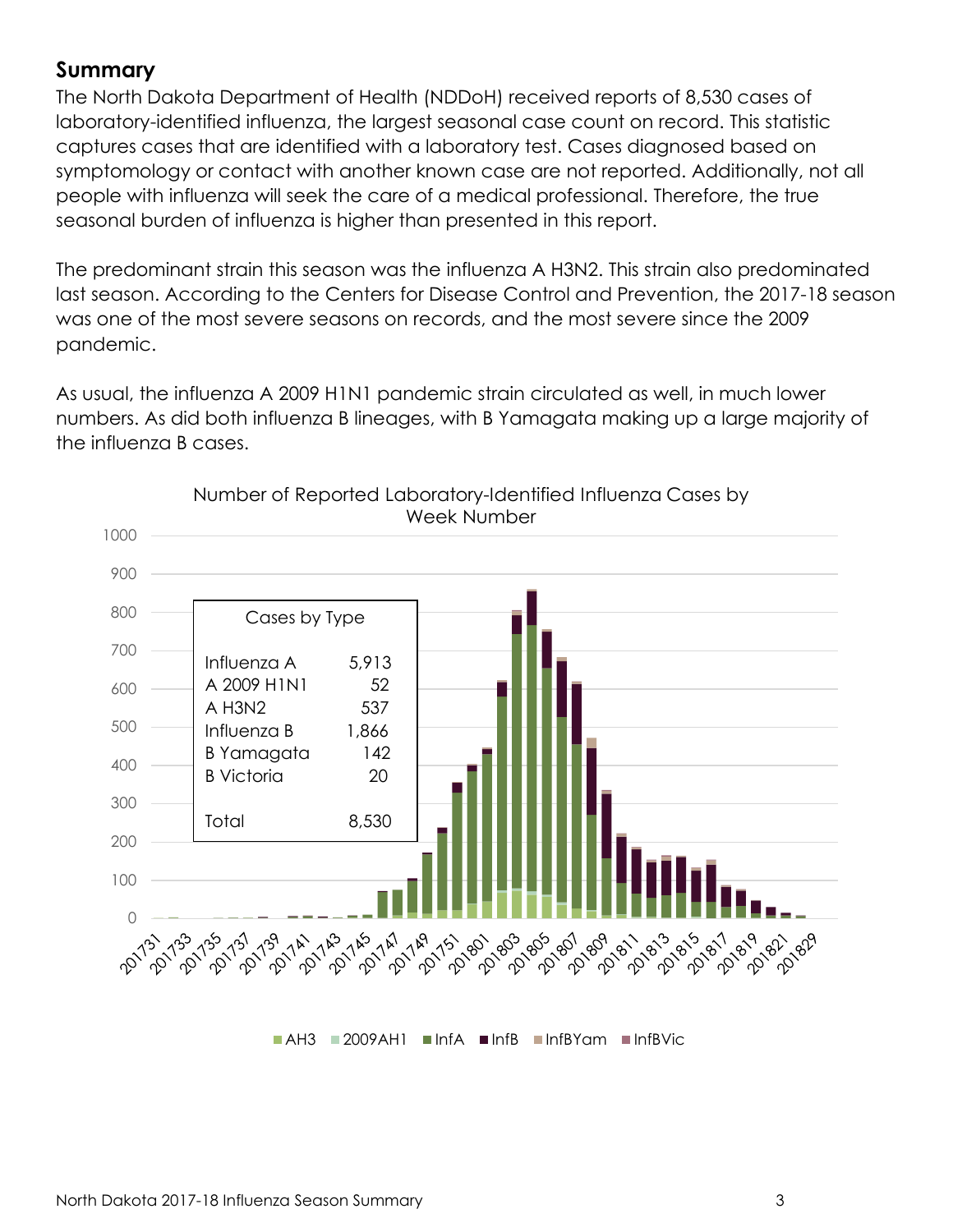| County             | <b>Case Count</b> |
|--------------------|-------------------|
| Adams              | 37                |
| <b>Barnes</b>      | $\overline{11}1$  |
| Benson             | 169               |
| <b>Billings</b>    | 0                 |
| Bottineau          | $5\overline{1}$   |
| Bowman             | 47                |
| <b>Burke</b>       | 36                |
| <b>Burleigh</b>    | 955               |
| Cass               | 1983              |
| Cavalier           | 115               |
| Dickey             | 48                |
| Divide             | 50                |
| Dunn               | 73                |
| Eddy               | $\overline{24}$   |
| Emmons             | 36                |
| Foster             | $\frac{24}{5}$    |
| Golden Valley      | $\overline{26}$   |
| <b>Grand Forks</b> | 227               |
| Grant              | 22                |
| Griggs             | 33                |
| Hettinger          | 29                |
| Kidder             | 37                |
| Lamoure            | $\overline{33}$   |
| Logan              | 30                |
| McHenry            | 81                |
| McIntosh           | 35                |
| McKenzie           | 166               |
| McLean             | 85                |
| Mercer             | 146               |
| Morton             | 371               |
| Mountrail          | 116               |
| Nelson             | 35                |
| Oliver             | 31                |
| Pembina            | 231               |
| Peirce             | 34                |
| Ramsey             | 173               |
| Ransom             | 47                |
| Renville           | 28                |
| Richland           | 104               |
| Rolette            | 148               |
| Sargent            | 46                |
| Sheridan           | 22                |
| Sioux              | 38                |
| Slope              | 4                 |
| Stark              | 758               |
| Steele             | 12                |
| Stutsman           | 194               |
| Towner             | 20                |
| Traill             | 28                |
| Walsh              | 129               |
| Ward               | 711               |
| Wells              | 58                |
| Williams           | 483               |

# **Demographics**

Influenza cases were reported for all counties in North Dakota. An increase in the number of hospitals and clinics sending influenza reports electronically likely contributed to the high case count for this season.

> **4475 4055** Case County by **Gender** MALE FEMALE



Case Burden by **County**

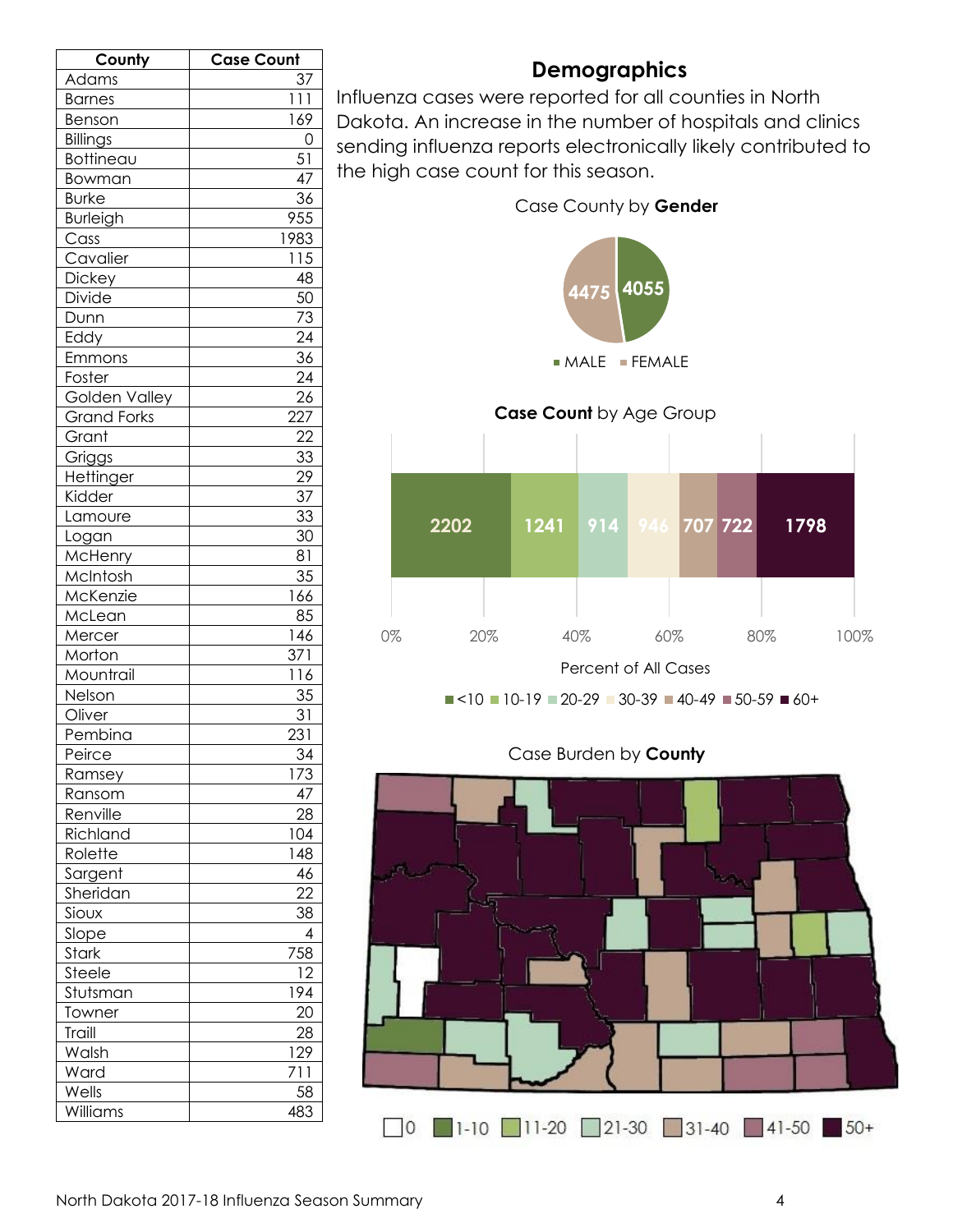# **Deaths**

For the 2017-18 influenza season, 31 deaths were reported in North Dakota. This data is gathered using Vital Records data, as well as physician reports. Influenza deaths in North Dakota are not reportable.

In addition, 520 pneumonia deaths were identified in the death record. The NDDoH tracks pneumonia deaths because influenza generally contributes significantly to the number of deaths due to pneumonia during the influenza season. Because influenza is not always diagnosed with a laboratory test, tracking pneumonia deaths is another way to illustrate the magnitude of the influenza season. Although a record number of cases were reported this year, 2014-15 had more deaths than this season. This is not a trend that was repeated nationally. At the national level, there were more deaths in 2017-18 than in 2014-15, according to national vital records data.



### **Punumonia Deaths During the Past Five Seasons**

## **Seasonal Timing and Multi-Season Comparison**

The 2017-18 influenza season peaked the week ending January 27, 2018 (week 4). The peak three weeks earlier than the previous season. Overall, influenza season in North Dakota typically peaks between January and March, so timing for 2017-18 was average. However, significant circulation started earlier than average, and the season lasted longer than average, contributing to the large case count.



#### **North Dakota Influenza Cases by Week, 2013-Current Season**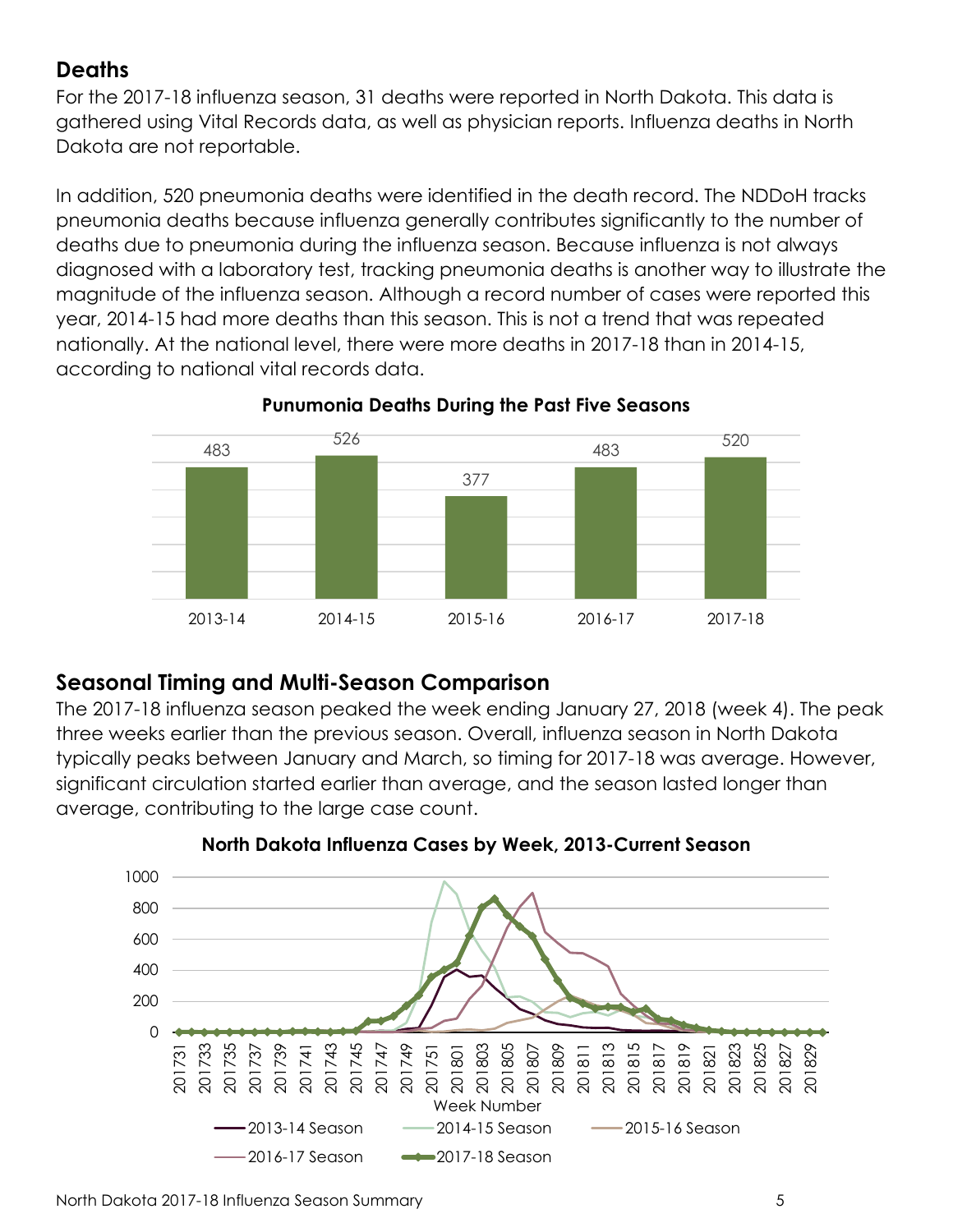# **Outpatient Influenza-like Illness Network (ILINet)**

Ten individual health care providers or clinics located throughout the state submitted influenza-like illness (ILI) data to the NDDoH as part of the national ILINet sentinel provider program. ILI is defined as having a fever accompanied by a cough and/or sore throat. Percent ILI peaked the 6th week of 2018, the week ending February 10<sup>th</sup>, with 4.44 percent of visits due to ILI. The seasonal threshold for ILI in North Dakota is 1.3 percent. For the 2017-18 season, this threshold was exceeded for 12 straight weeks, starting with week 50 (the week ending December 16<sup>th</sup>, 2017).



#### **Number of Influenza Cases and Percent of Outpatient Visits Due to Influenza-like Illness by Week, 2017-18 Season**

## **Laboratory Surveillance**

Thirty-two laboratories in North Dakota participated in the laboratory sentinel program for the season, submitting the total number of influenza tests conducted and the total number of positive results. Tests include rapid, DFA, culture, and molecular methodology. Ten percent or greater positivity is considered season-level influenza activity. Percent positivity for the 2017- season was above 10 percent for 25 weeks (a new record), beginning in week 46, the week ending November 18<sup>th</sup>, 2017. The highest percent positivity was 29.88 percent during week 2, the week ending January 13<sup>th</sup>, 2018.